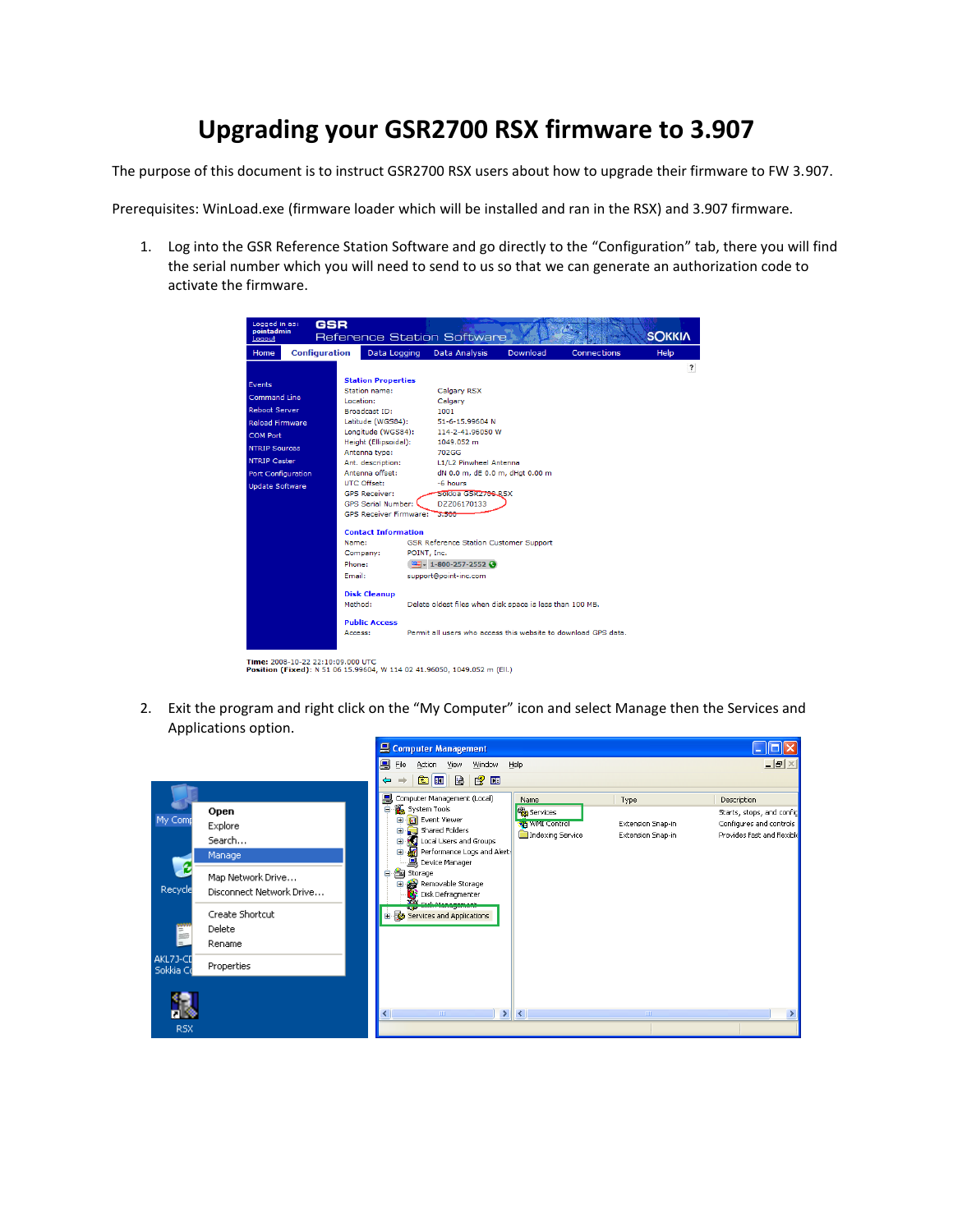3. Click on the Services option and find **GSR Reference Station Software Startup Service**, right click to disable the service.



4. Reboot the computer then run the WinLoad.exe firmware loader file (DO NOT START THE REFERENCE STATION PROGRAM YET), make sure that you have all the files in the same folder. Click on COM Settings and change the COM port to COM 2 (this is the physical port on the reference station) and leave all the other settings as is.

|              | Com Port Setup                          |
|--------------|-----------------------------------------|
|              | COM <sub>2</sub><br>Com Port            |
| <b>bn</b> Co | Download Baudrate 115200                |
|              | 9600<br>Connect Baudrate                |
|              | OK<br>Cancel                            |
|              | <b>Kal</b> Write Fllash<br>" Run Script |

5. To start the firmware load process, simply select File – File Open… and navigate to the folder where the 3.907 hex file is stored.

|                                                                                                                                                                                                                                                                                                                                                                                                                              | $\mathbf{x}$<br><b>C</b> e Open                                                                                                                               |
|------------------------------------------------------------------------------------------------------------------------------------------------------------------------------------------------------------------------------------------------------------------------------------------------------------------------------------------------------------------------------------------------------------------------------|---------------------------------------------------------------------------------------------------------------------------------------------------------------|
|                                                                                                                                                                                                                                                                                                                                                                                                                              | $+$ a $+$ a $-$<br>$\blacktriangledown$<br><b>IL TEST</b><br>Look in:                                                                                         |
| WinLoad - D:\LeRoy\Products\Sokkia\GPS\TEST\3907.hex<br>File Settings Help<br><b>B</b> File Open<br>Open Script File<br>S Write Flash<br><b>Exit</b><br>$Alt+X$<br>Card P<br>Fllash<br>D:\LeRoy\Products\Sokkia\GPS\TEST\3907.hex<br>3907.hex<br>Script<br>D:\LeRoy\Products\Sokkia\GPS\GSR2700 ISX\Firmware\3.701\3701.hex<br>Enclos<br>y Card<br>C:\Program Files (x86)\NovAtel Inc\3.907 Update Disk\3907.hex<br>2300.hex | $\mathbb{R}$<br><b>Recent Places</b><br><b>Desktop</b><br><b>Francis</b><br>3907.hex<br>a an<br>Libraries<br>Computer<br>P.<br>Æ<br><b>Network</b><br>$\circ$ |
| — con<br><b>HWR</b>                                                                                                                                                                                                                                                                                                                                                                                                          | 3907.hex<br>$\blacktriangledown$<br>File name:<br>Open                                                                                                        |
| MA                                                                                                                                                                                                                                                                                                                                                                                                                           | All Hex Files (*.HEX, *.SHEX)<br>Cancel<br>Files of type:<br>$\blacktriangledown$                                                                             |
|                                                                                                                                                                                                                                                                                                                                                                                                                              | MA                                                                                                                                                            |